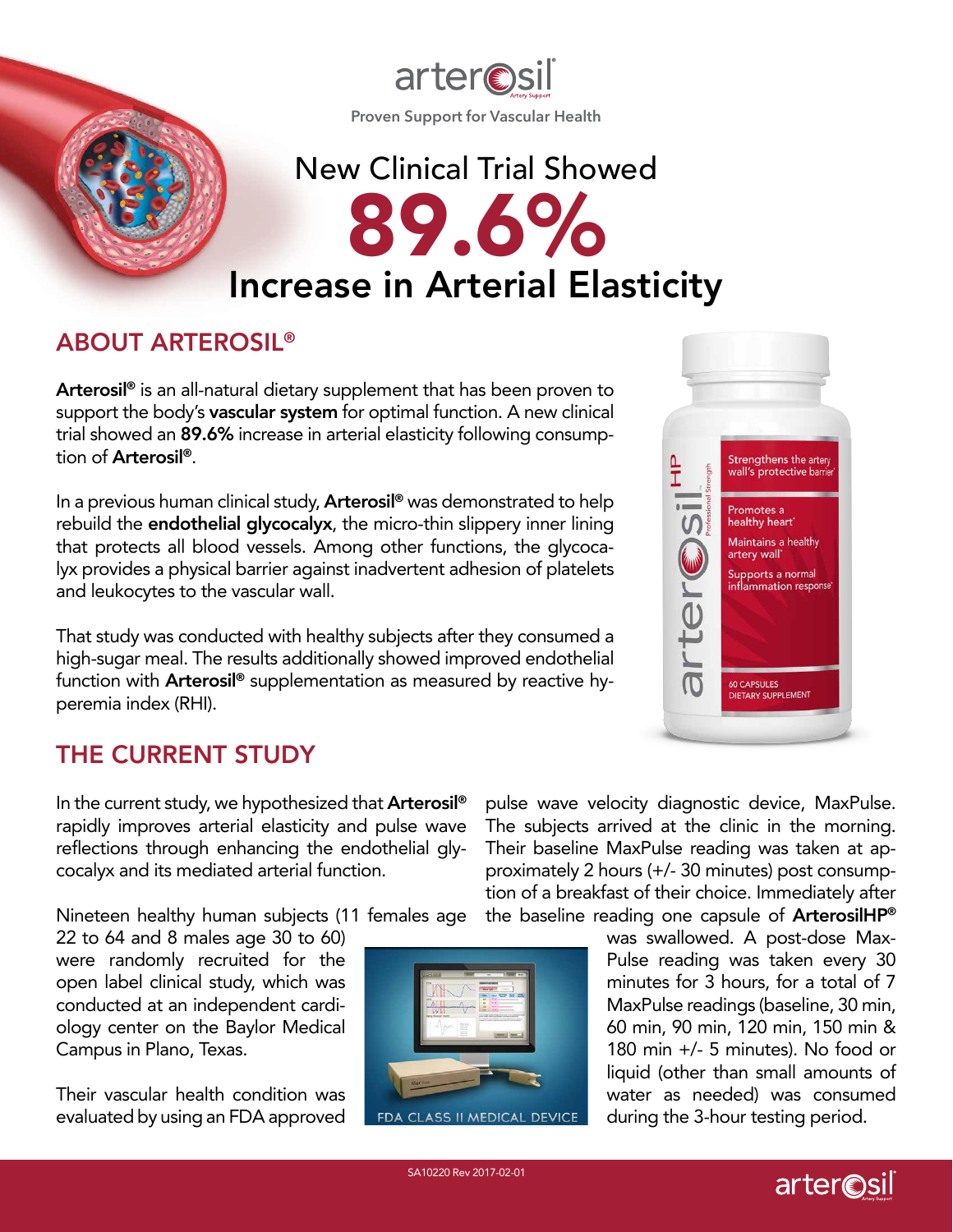## During each of the 7 tests for each subject the follow data were collected:

- Percentage of Type 1 Wave Forms
- Arterial Elasticity
- Stress Resistance
- Frequency Domain Power

# RESULTS

#### Percentage of Type 1 Wave Forms:

Percent of subjects who showed increase: 84.2% Average increase:  $48.4\%$  (p = .0032) Mean time to maximum increase: 114 minutes

#### Arterial Elasticity:

Percent of subjects who showed increase: 78.9% Average increase: **89.6%** ( $p = .0081$ ) Mean time to maximum increase: **118 minutes** 

## Significant improvement in clinical efficacy was observed

Percentage of subjects with marked improvement



Stress Resistance: Percent of subjects who showed increase: 89.5%

Average increase: **133.3%** ( $p = .0016$ ) Mean time to maximum increase: **130 minutes** 

Frequency Domain Power: Percent of subjects who showed increase: 84.2% Average increase:  $37.8\%$  (p = .0003) Mean time to maximum increase: **141 minutes** 

## Average Percentage Improvement



# **CONCLUSION**

The current clinical study demonstrates that **Artero**sil<sup>®</sup> supports arterial health by rapidly improving the body's percentage of type 1 wave forms, arterial elasticity, stress resistance and frequency domain power: see charts on the following pages.

These findings are consistent with our previous

clinical results showing the beneficial effects of Arterosil® on the endothelial glycocalyx and arterial function. Further analysis of these data will help us to understand the mechanisms and to design new studies that evaluate the long-term benefits of Arterosil<sup>®</sup> supplementation for cardiovascular and microvascular health.

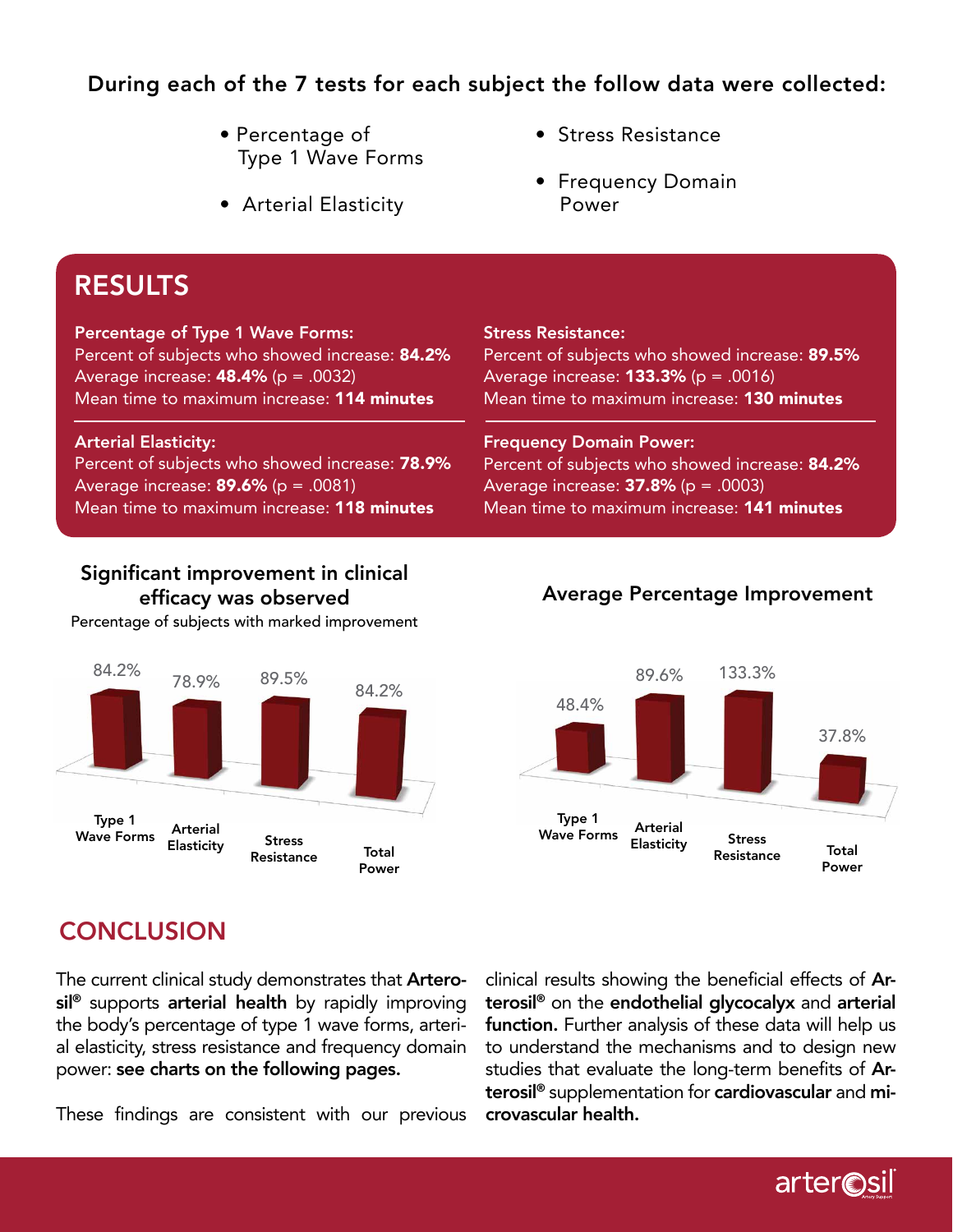

Arterial Elasticity by Subject Average increase: 89.6% ( *p* = .0081)



**Baseline** After Arterosil